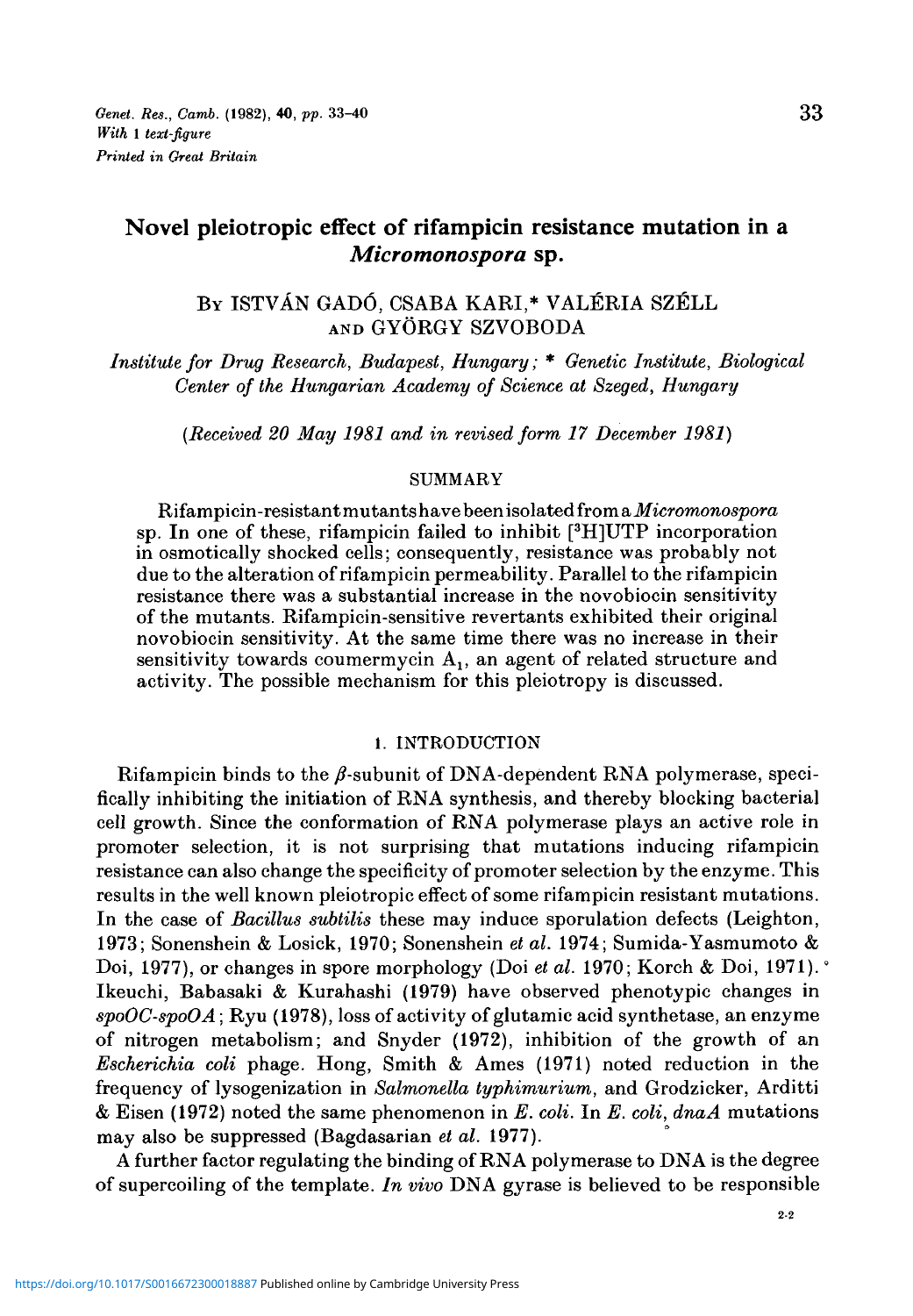for the supercoiled state of the genome. Consequently all antibiotics (e.g. novobiocin, and coumermycin  $A_1$ ) interacting with DNA gyrase are likely to affect both DNA and RNA synthesis.

In the present study we investigated whether rifampicin resistance mutations in two different *Micromonospora* strains could change their sensitivity to novobiocin. These results were presented in preliminary form at the International Symposium on Antibiotics, Weimar (Gado *et al.* 1979).

#### 2. MATERIALS AND METHODS

### (i) *Organisms*

*Micromonospora strain* SI/109 was isolated from river mud and produces an antibiotic complex with sisomicin as major component. *Micromonospora echinospora* ATCC 15837 produces the gentamicin-C complex.

#### (ii) *Materials*

Oxytetracycline, streptomycin and bacitracin were supplied by Chinoin; penicillin G by Biogal; acridine orange by Reanal; viomycin, mithramycin, actinomycin-D, neomycin, D-cycloserine, erythromycin and paromomycin by the Institute for Drug Research, novobiocin by Sigma, chloramphenicol, mitomycin C and rifampicin by Serva. We should like to express our thanks to Dr Julius Berger (Hoffman-LaRoche) for the sample of coumermycin  $A_1$ .

### (iii) *Media*

Complete-agar: 3 g meat extract, 5 g tryptone, 1 g glucose, 24 g water-soluble starch, 5 g yeast extract,  $2 g$  CaCO<sub>3</sub>,  $0.2 g$  FeSO<sub>4</sub>.7H<sub>2</sub>O,  $2 g$  MgSO<sub>4</sub>.7H<sub>2</sub>O, 15 g agar in 1 l. tap water,  $pH = 7.0$ .

TS medium: 5 g tryptone, 10 g soymeal, 1 g glucose, 24 g water-soluble starch, 2 g CaCO<sub>3</sub> in 1 l tap water, pH = 70.

CGT medium: 12 g Tris base, 1 g NH<sub>4</sub>Cl,  $0.2$  g MgCl<sub>2</sub>.6H<sub>2</sub>O,  $0.058$  g NaCl,  $0.3$  g  $Na<sub>2</sub>SO<sub>4</sub>$ .10H<sub>2</sub>O, one drop of 1% FeCl<sub>2</sub> in 1 l distilled water, pH adjusted with HCl to 7.4. Following sterilization 0.2% glucose and 0.2% Difco casamino acids, sterilized separately, were added.

### (iv) RiP" *mutants*

The selection of spontaneous rifampicin resistant *(rif)* mutants was carried out on complete-agar containing 10  $\mu$ g/ml of rifampicin. Efficiency of plating (eop) is defined as the number of colonies obtained on complete-agar plates containing 10  $\mu$ g/ml of rifampicin and incubated at 28 °C for 6 days, as a percentage of the colonies obtained on rifampicin-free complete-agar.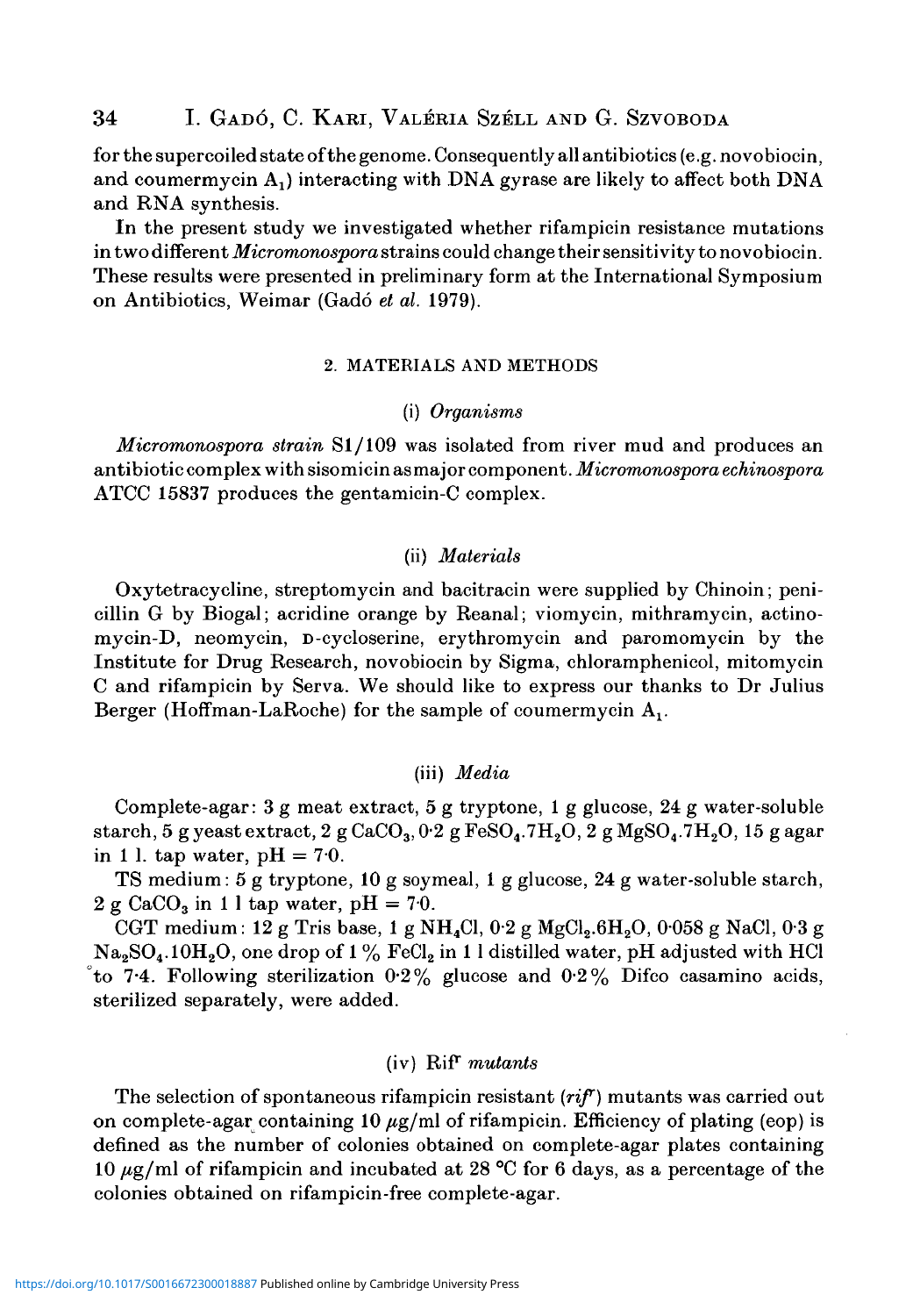### *Pleiotropic rifampicin resistance* 35

### (v) *Determination of the minimal inhibitory concentration (MIC)*

With sonicated inoculum: a 3-day-old culture shaken in TS medium at 37 °C was sonicated for 1 min to form bacilli-like fragments; then complete-agar slants, containing the test antibiotic at a range of concentrations (increasing in 2-fold steps), were inoculated with it. Inoculum concentration was  $10^7-10^8$  colony forming units/ml. Inoculation was at 37 °C for 4 days.

With filtered inoculum: a culture grown on complete-agar slants for 6 days at 37 °C was washed off with 1 % Tween 80, vortexed and filtered using sintered G4 filters. 2-5·10<sup>2</sup> colony forming units were plated on complete-agar plates containing the test antibiotic at a range of concentrations increasing in 2-fold steps, and incubated at 37 °C for 6 days.

### (vi) *RNA synthesis in osmotically shocked cells*

This method was based upon that of Gros *et al.* (1967).

Cells were grown in CGT medium at 37 °C in liquid culture. On reaching mid-log phase the culture was centrifuged, washed twice with a salt mixture buffered with Tris (composition identical with CGT, except that it was devoid of glucose and casamino acids), and suspended in  $\frac{1}{6}$  volume of the same mixture supplemented with 2M saccharose. After 10 minutes incubation at room temperature, the suspension was diluted 5-fold with a salt mixture buffered with Tris, centrifuged and washed twice. The cells were resuspended in one tenth of their original volume in CGT medium containing 5 mm CTP, ATP and GTP, then 2  $\mu\mathrm{Ci}/\mathrm{ml[^3H]}$ -UTP was added, together with 0.5 mm unlabelled UTP, and the mixture incubated at 30 °C. The incorporation of radiolabel into the fraction insoluble in cold TCA was assayed, following filtration through Whatman GFC 25 filters, using a Packard liquid scintillator.

Rifampicin and actinomycin D were dissolved in ethanol, to give a final ethanol concentration of  $1\%$  (v/v) in the mixture. Following osmotic shock survival was  $1-5\%$ .

#### 3. RESULTS

From a *Micromonospora sp.* strain Sl/109 a mutant (no. 457), resistant to 160  $\mu$ g/ml rifampicin was isolated by plating on 10  $\mu$ g/ml rifampicin. Table 1 gives the rifampicin and novobiocin sensitivities of the wild and mutant strains, and shows that the novobiocin sensitivity of the rifampicin-resistant strain had increased 4-fold (measured in the sonicated inoculum) or eightfold (measured in filtered inoculum). A further increase in rifampicin resistance (to MIC =  $800 \mu g/ml$ ), achieved by selecting derivatives of mutant 457 able to grow in the presence of higher concentrations of the drug, produced no further increase in novobiocin sensitivity. Streptomycin resistance and auxotrophic mutations had no effect on novobiocin sensitivity.

In order to confirm that rifampicin resistance was not caused by decreased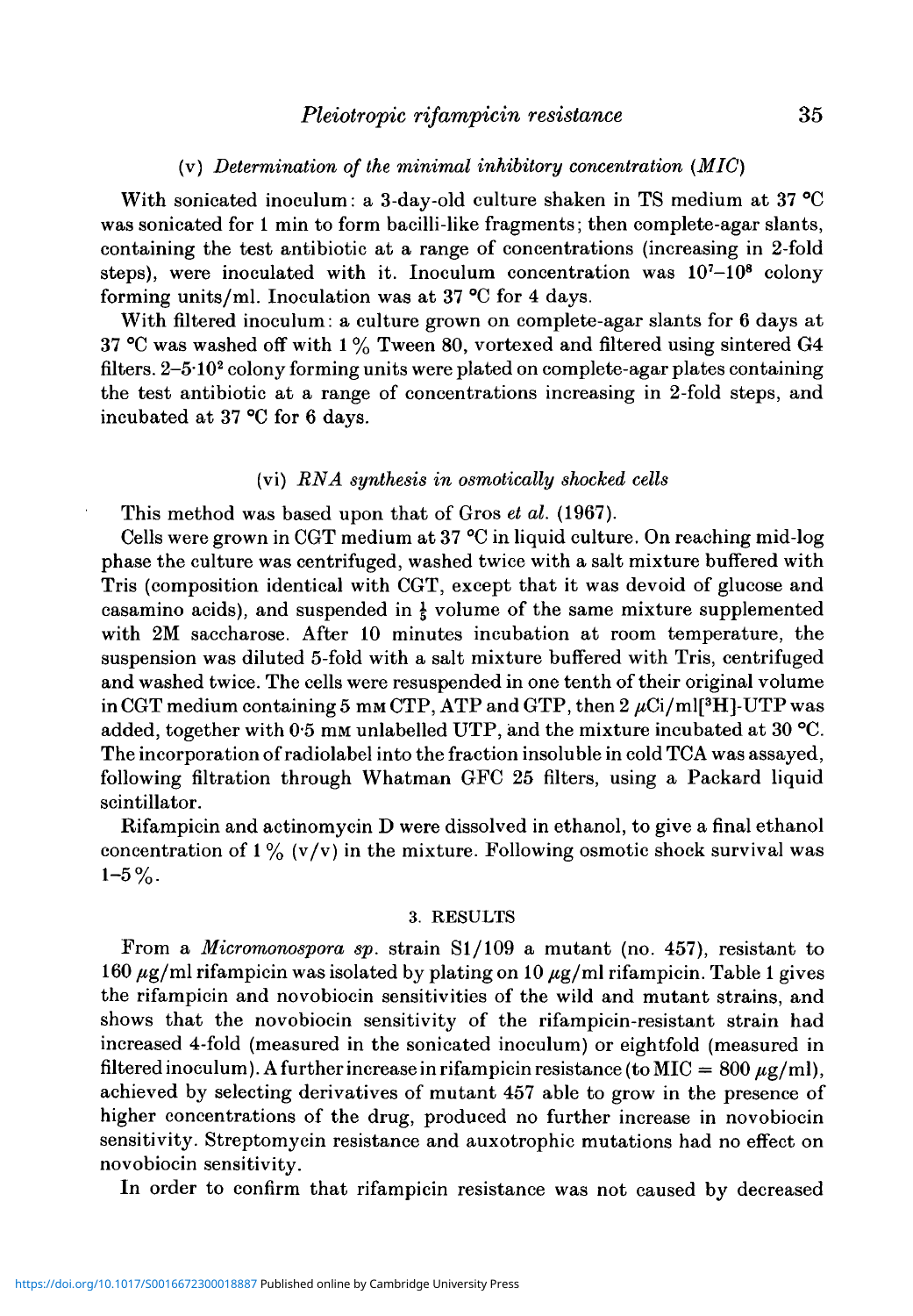Table 1. *Novobiocin and rifampicin sensitivity of* Micromonospora *sp.*

| Inoculum                     | MIC (µg/ml)           |              |  |
|------------------------------|-----------------------|--------------|--|
|                              | Novobiocin Rifampicin |              |  |
| $S1/109$ (wild)<br>Sonicated | 64                    | $0.05 - 0.1$ |  |
| Filtered                     | 64                    | $0.05 - 0.1$ |  |
| Mutant 457 $(rif)$           |                       |              |  |
| Sonicated                    | 16                    | 320          |  |
| Filtered                     | я                     | 160          |  |

These data summarize the results of ten different experiments.



Fig. 1. The effect of rifampicin on [3 H]UTP incorporation in osmotically shocked cells of the wild (Sl/109) strain (A) or *rif* (457) mutant (B). Antibiotic addition was in the 5th minute (arrow). Antibiotic free control (O), 20  $\mu$ g/ml rifampicin ( $\Box$ ), 5  $\mu$ g/ml actinomycin D  $(\triangle)$ , ATP-free control  $(\odot)$ .

permeability to rifampicin, but rather by a change in the DNA-dependent RNA polymerase (presumptive *rpoB* mutation), [<sup>3</sup> H]UTP incorporation into the RNA of osmotically shocked cells was assayed in the presence of the other three nucleoside triphosphates (Fig. 1). With the rifampicin-sensitive strain 20  $\mu$ g/ml rifampicin significantly inhibited triphosphate-dependent UTP incorporation, while with rifampicin resistant cells identical rifampicin levels had little effect. (With sensitive cells, even  $1 \mu g/ml$  rifampicin caused inhibition, while with resistant cells even 50  $\mu$ g/ml was ineffective). The incorporation of labelled UTP was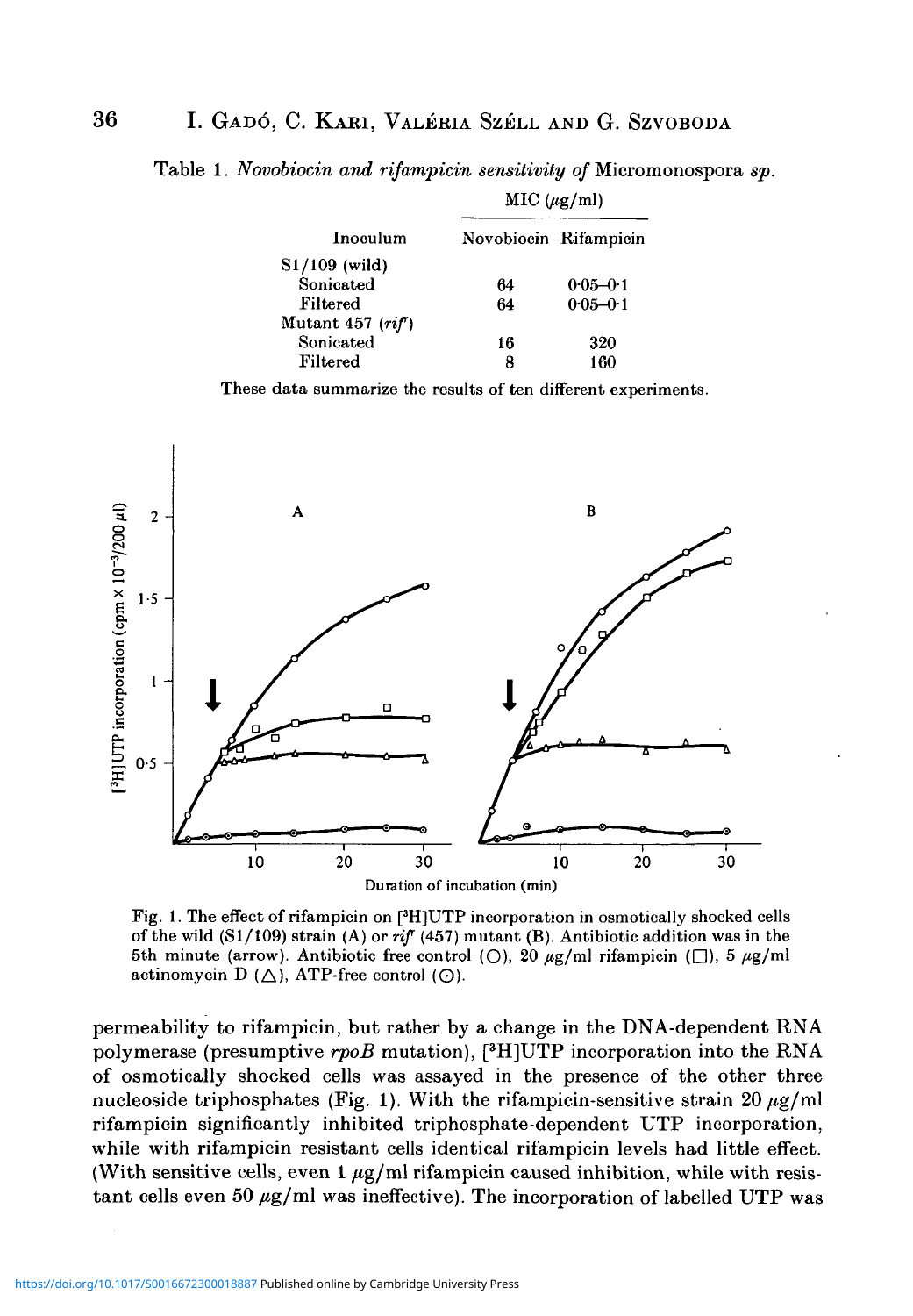completely blocked by  $5 \mu g/ml$  actinomycin D, confirming that the incorporation measured was due to the activity of DNA-dependent RNA polymerase. In this system 100  $\mu$ g/ml novobiocin had no effect on RNA synthesis. During the test period a slight reduction of rifampicin concentration was observed by a biological assay (using intact mycelia). However, the rate of reduction was no higher in the resistant than in the sensitive strain; consequently degradation of the drug cannot be held responsible for rifampicin resistance.

|                  | Novobiocin MIC $(\mu g/ml)$ |                  |                |
|------------------|-----------------------------|------------------|----------------|
| Mutant<br>group  | 16                          | 32               | 64             |
|                  | 21                          | 4                | 0              |
| 2                | 30                          | 0                | 0              |
| 3                | 8                           | $\boldsymbol{2}$ | 0              |
| $\boldsymbol{4}$ | $\boldsymbol{2}$            | 0                | 2              |
| $\overline{5}$   | 0                           | 0                | 4              |
| 6                | 10                          | 0                | 0              |
| 7                | $\bf{2}$                    |                  | $\overline{2}$ |
| ጸ                | 5                           |                  |                |

Table 2. *Distribution of the novobiocin sensitivity of spontaneously* rif Micromonospora *sp. strains*

Rifampicin-sensitive progeny, obtained as a few spontaneous back mutants without selection, exhibited the original novobiocin resistance.

The incidence of pleiotropy was then studied. In Table 2 the novobiocin sensitivity of 93 *rif* strains, isolated from cultures originating from 8 individual colonies, is summarized. A high incidence of novobiocin-sensitive strains is apparent. Generally, *rif* strains which failed to show pleiotropy (novobiocin MIC = 64  $\mu$ g/ml) exhibited an eop lower than 100% (1-20%) on rifampicincontaining plates. Only two *rif* strains (both from group 7) showed a 100% eop on rifampicin, while remaining wild-type in their sensitivity to novobiocin. Slight differences in the proliferation rate of the *rif* mutants failed to show any correlation with novobiocin sensitivity.

The pleiotropic phenomenon could not be reproduced in a gentamicin-producing *Micromonospora echinospora* strain. The novobiocin sensitivity of this wild strain was already comparable to that of the *rif* mutant 457 of strain Sl/109, the MIC value being  $8 \mu g/ml$  assayed either with filtered or with sonicated inoculum. There was only a slight (2-fold) increase in the novobiocin sensitivity of spontaneous resistant mutants exhibiting 100% eop on rifampicin-containing plates  $(MIC=4 \mu g/ml)$ .

The specificity of the phenomenon was investigated by testing various antibacterial agents using sonicated and filtered inocula. The results obtained with

Each group of mutants was derived from *rif* selection applied to a separately cultured single colony. The MIC was assayed with sonicated inoculum. MIC for the wild type was 64  $\mu$ g/ml. Each strain was assayed 3 times.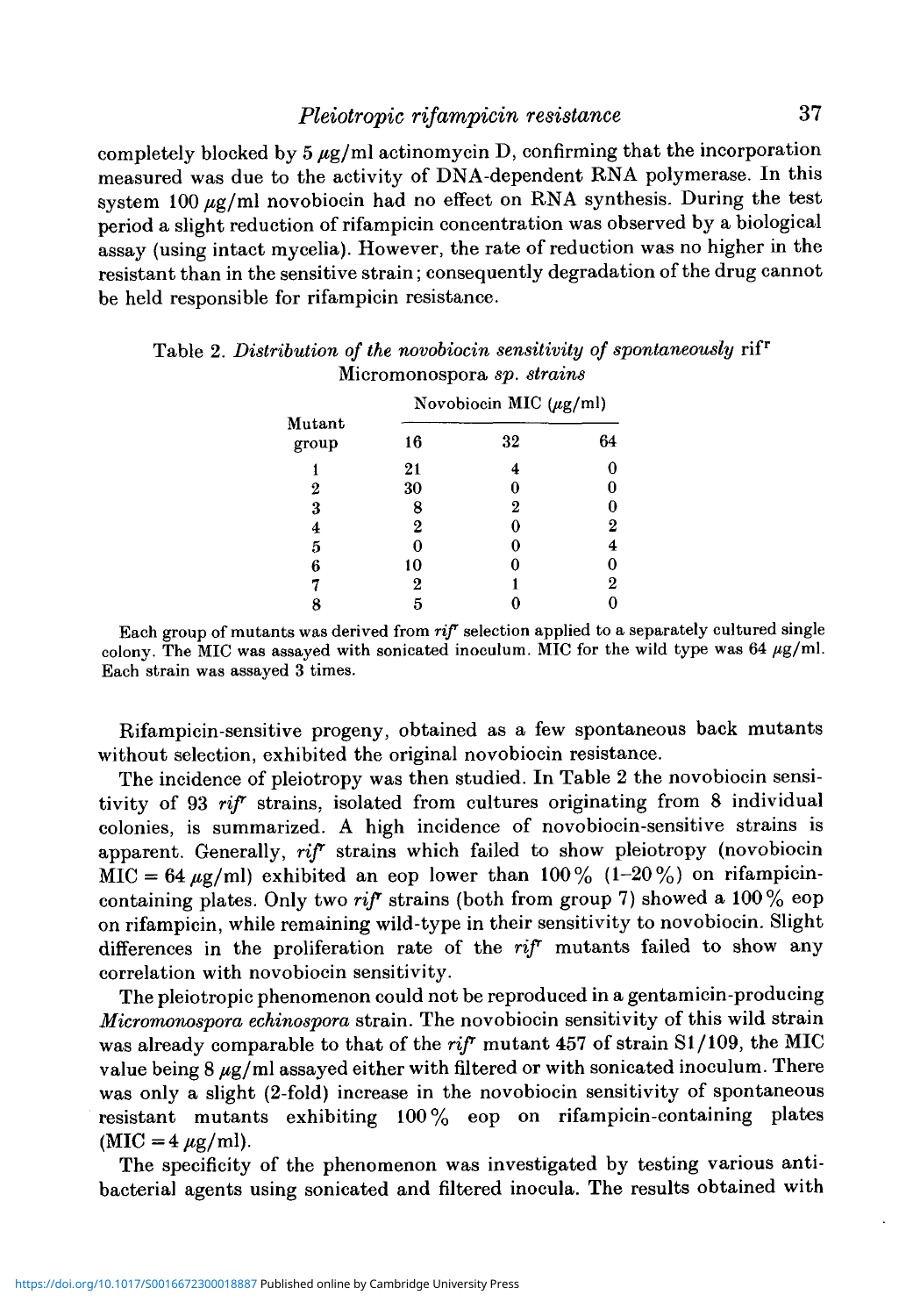### 38 I. GADO, C. KARI , VALERIA SZELL AND G. SZVOBODA

coumermycin A<sub>1</sub> (MIC of the wild strain =  $0.5 \mu g/ml$ ) were interesting: rifampicin resistance failed to induce an increase in sensitivity (there was even a slight, 2-fold, reduction). This is surprising since both the chemical structure, and the mode of action of coumermycin in *E. coli* are closely related to those of novobiocin. For the other compounds (data not shown) sensitivity either remained unchanged (mitomycin C, acridine orange, actinomycin D, mithramycin, streptomycin, neomycin, D-cycloserine, bacitracin, penicillin G) or was increased by about 2-fold (paromomycin, viomycin, erythromycin, chloramphenicol, oxytetracycline).

The effect of a combination of coumermycin  $A_1$  and novobiocin was studied in wild and  $\pi i \mathcal{F}$  strains. In the  $\pi i \mathcal{F}$  mutant 457 the MIC value of novobiocin was enhanced by substatic levels of coumermycin  $A_1$  (2-fold by 0.06-0.12, 4-fold by  $0.25-0.5 \mu g/ml$ : thus, surprisingly, coumermycin protected the strain against novobiocin. The MIC value of coumermycin  $A_1$  could not be increased by any substatic novobiocin concentration. The high novobiocin MIC value of the wild strain, on the other hand, could not be enhanced further by  $0.06-0.25 \mu g/ml$ coumermycin  $A_1$ .

All strains tested were resistant to nalidixic acid (MIC  $>$  200  $\mu$ g/ml).

### 4. DISCUSSION

The above experiments show that we have detected a novel pleiotropic effect of a rifampicin resistance mutation (which, according to the experiment summarized in Fig. 1., is very probably an *rpoB* mutation of RNA polymerase). Both the complete correlation of novobiocin sensitivity and rifampicin resistance in the case of back mutation\*, and the high incidence of spontaneous Rif-R Nov-S phenotypes reveal this phenomenon, since the simultaneous appearance of two independent spontaneous mutations is improbable.

In considering the mechanism of novobiocin-coumermycin antagonism it has to be assumed that coumermycin is not competing for the same site as novobiocin, as in this case the protective effect would be competitive. On the contrary, only a 2-fold decrease in novobiocin sensitivity was produced by an 8-fold increase in coumermycin concentration. We suggest that an allosteric effect, exerted at another site, may be responsible for the increase in the MIC value of novobiocin, in the presence of subtoxic levels of coumermycin. A similar novobiocincoumermycin antagonism was observed with *Bacillus subtilis* strain 168 (unpublished data).

The mechanism of pleiotropy may be interpreted in the following alternative ways. (1) Novobiocin penetration is increased in the *rif* mutant, probably due to the impaired transcription of some membrane proteins participating in novobiocin exclusion. (2) Transcription in the *rip* mutant is more sensitive than normal to changes in the degree of supercoiling of the DNA.

The first of these hypotheses is implausible. If it were correct, the *internal* concentration of novobiocin required to block cell growth (via gyrase-inhibition)

\* Selection of mutant 457 with novobiocin increased the probability of the occurrence of spontaneous *rif<sup>s</sup>* back mutants (data not shown).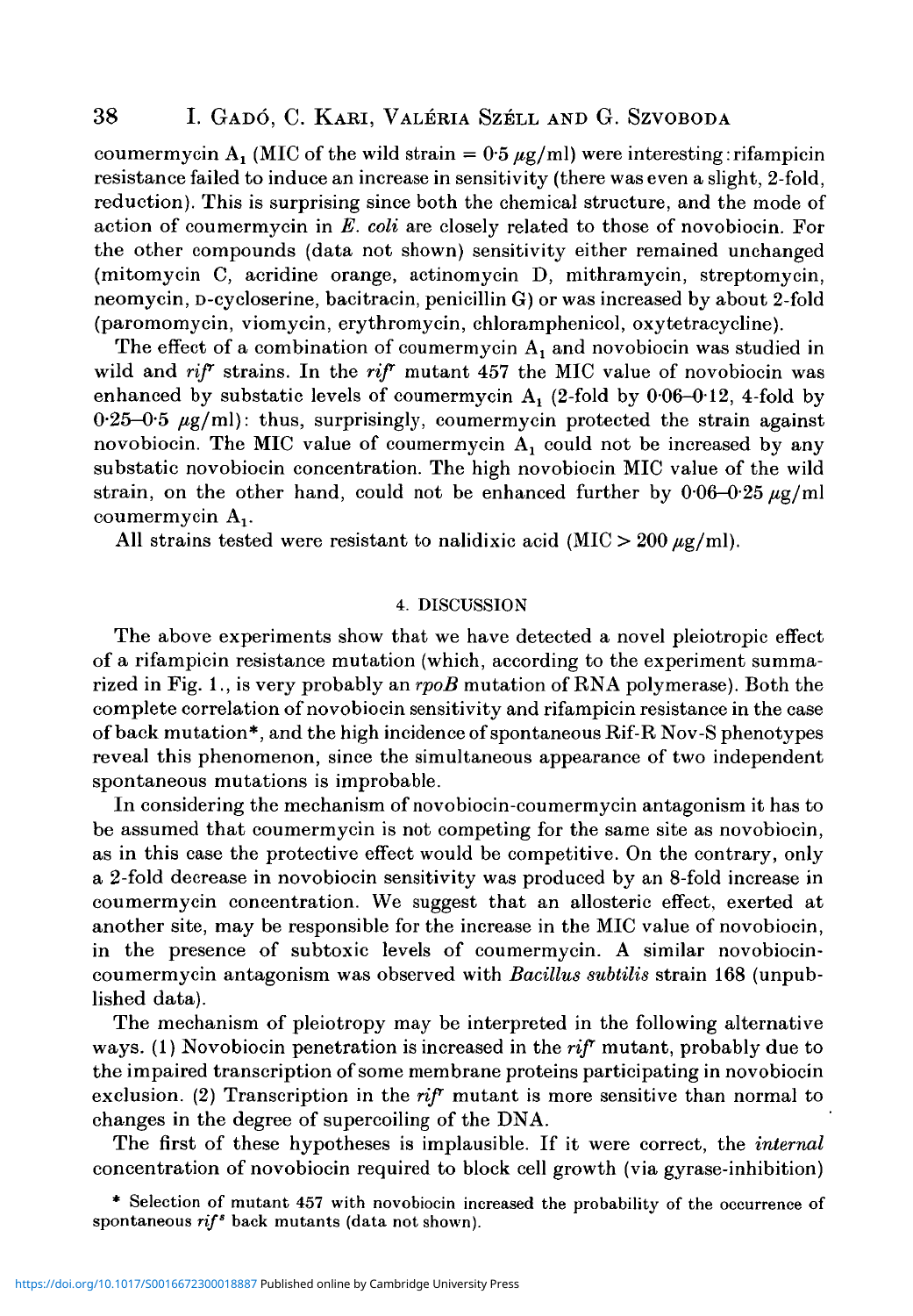## *Pleiotropic rifampicin resistance* 39

would be identical in the two strains. Our results indicate that penetration of coumermycin into the cells is, if anything, more efficient in the wild type strain. Thus the antagonistic effect of coumermycin against novobiocin-inhibition of growth should be as strong (or stronger) in the wild-type as in the *rif* mutant. In fact, however, the antagonism is detectable only in the *rif* strain.

For this reason, we favour hypothesis (2). The different MIC values of the two strains suggests that there is at bacteriostasis a different concentration of novobiocin at the surface of DNA gyrase,  $\frac{1}{4}$  as much in the *riff* strain as in wild type. This is however sufficient to block the function of the mutant RNA polymerase, because it is more sensitive to partial uncoiling of DNA. Lower novobiocin concentrations may be antagonized by coumermycin as discussed earlier; but in the wild strain where higher levels of novobiocin are required to inhibit cell proliferation, this antagonism is not detectable.

This interpretation of pleiotropy is in good agreement with published data. In intact cells the novobiocin-coumermycin sensitivity of transcription (Smith  $\&$ Davis, 1965; Michaeli *et al.* 1971; Ryan, 1976) has been explained by the requirement for supercoiled DNA in transcription (Botchan, Wang & Echols, 1973; Wang, 1974). According to Smith, Kubo & Imamoto (1978); Yang *et al.* (1979); and Sanzey (1979) the inhibition of transcription by gyrase inhibitors is promoterspecific. The preferential inhibition of rRNA synthesis is described by Oostra, Geert & Gruber (1980). Recently Mirkin *et al.* (1979) observed changes in coumermycin sensitivity produced by *rpoB* and *rpoC* mutations in *Escherichia coli,* and concluded that the dependence of RNA synthesis on the degree of DNA supercoiling can be altered by such mutations of RNA polymerase.

Sensitivity to coumermycin was not increased by the pleiotropic rifampicin resistance mutation in our organism, despite the finding that in *E. coli* the uncoiling effect of coumermycin is exerted through the same (B) subunit of DNA gyrase as that of novobiocin (Gellert *et al.* 1976). In view of the complex antagonism between coumermycin and novobiocin in *Micromonospora,* and the possible effect of *rifr* mutation on permeability to coumermycin, it is not possible to interpret this seeming paradox without further study.

### REFERENCES

- BAGDASARIAN, M. M., IZAKOWSKA, M. & BAGDASARIAN, M. (1977). Suppression of the *dnaA* phenotype by mutations in the *rpoB* cistron of ribonucleic acid polymerase in *Salmonella typhimurium* and *Escherichia coli. Journal of Bacteriology* **130,** 577-582. BOTCHAN, P., WANG, J. C. & ECHOLS, H. (1973). Effect of circularity and superhelicity on
- transcription from bacteriophage A DNA. *Proceedings of the National Academy of Sciences, U.S.A.* 70, 3077-3081. Doi, R. H., BROWN, L. R., RODGERS, G. & Hsu, Y. (1970). *Bacillus subtilis* mutant altered in
- spore morphology and in RNA polymerase activity. *Proceedings of the National Academy of Sciences, U.S.A.* 66, 404-410.<br>GADÓ, I., KARI, CS., SZVOBODA, GY. & AMBRUS, G. (1979). A novel pleiotropic effect of the
- mutation of rifampicin resistance in *Micromonospora. International Symposium on Antibiotics, 14th-18th May 1979 Weimar, GDR.* Abstracts of papers C-9.